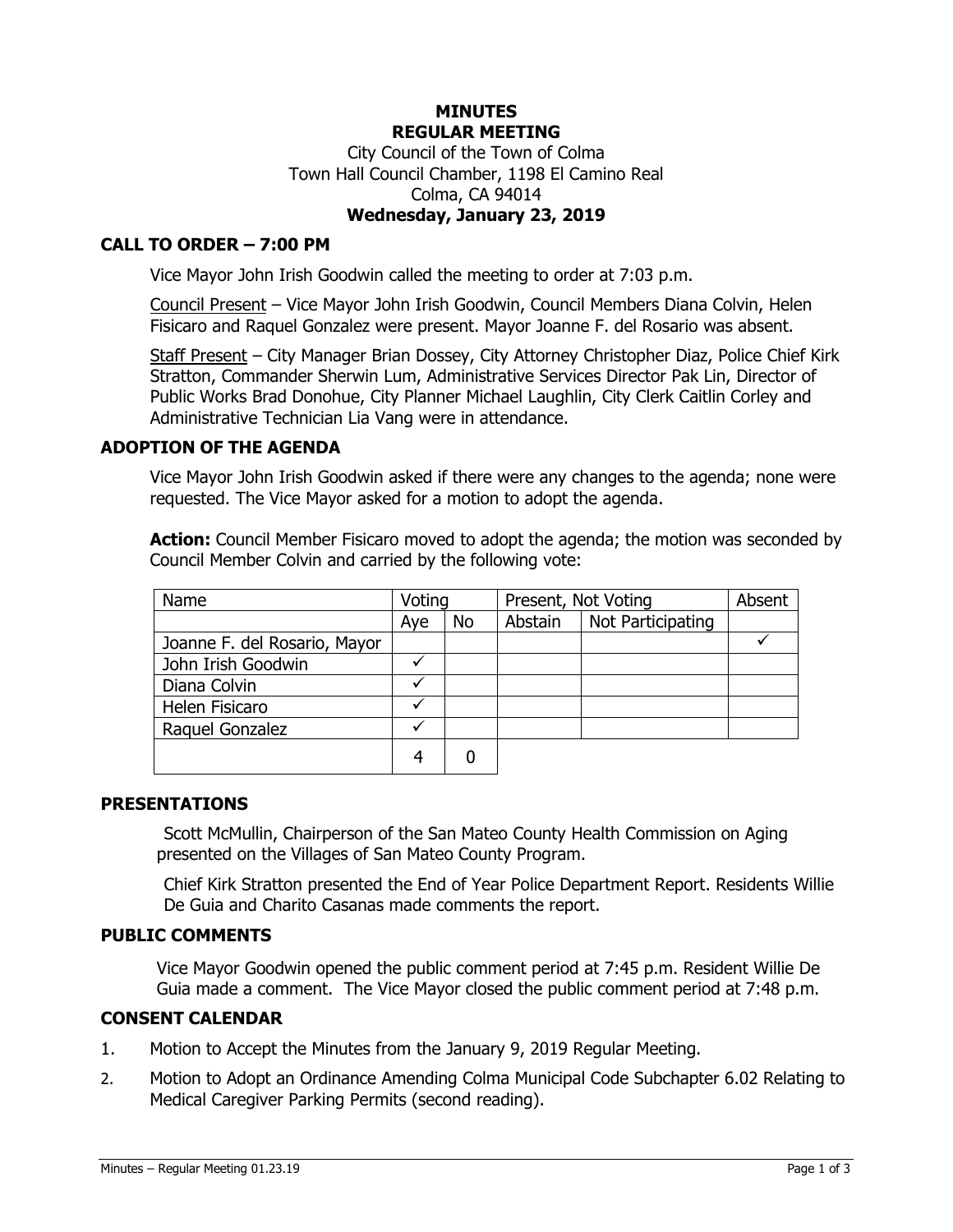**Action:** Council Member Fisicaro moved to approve the Consent Calendar items #1 and 2; the motion was seconded by Council Member Gonzalez and carried by the following vote:

| Name                         | Voting |           | Present, Not Voting |                   | Absent |
|------------------------------|--------|-----------|---------------------|-------------------|--------|
|                              | Aye    | <b>No</b> | Abstain             | Not Participating |        |
| Joanne F. del Rosario, Mayor |        |           |                     |                   |        |
| John Irish Goodwin           |        |           |                     |                   |        |
| Diana Colvin                 |        |           |                     |                   |        |
| Helen Fisicaro               |        |           |                     |                   |        |
| Raquel Gonzalez              |        |           |                     |                   |        |
|                              | 4      |           |                     |                   |        |

### **NEW BUSINESS**

# **3. FY 2017-18 AUDITED FINANCIAL STATEMENTS AND REPORTS**

Administrative Services Director Pak Lin will present the staff report. Michael O'Connor of R. J. Ricciardi, Inc. Certified Public Accountants presented the audit report. Vice Mayor Goodwin opened the public comment period at 7:57 pm and seeing no comments, he closed the public comment period.

**Action**: Council Member Fisicaro moved to Motion to Adopt a Resolution Accepting Auditor's Reports and Financial Statements for the Fiscal Year Ending in June 30, 2018; the motion was seconded by Council Member Colvin.

| Name                         | Voting |    | Present, Not Voting |                   | Absent |
|------------------------------|--------|----|---------------------|-------------------|--------|
|                              | Aye    | No | Abstain             | Not Participating |        |
| Joanne F. del Rosario, Mayor |        |    |                     |                   |        |
| John Irish Goodwin           |        |    |                     |                   |        |
| Diana Colvin                 |        |    |                     |                   |        |
| Helen Fisicaro               |        |    |                     |                   |        |
| Raquel Gonzalez              |        |    |                     |                   |        |
|                              |        |    |                     |                   |        |

### **STUDY SESSION**

### **4. PARKING RESTRICTIONS**

Director of Public Works Brad Donohue will present the staff report. Vice Mayor Goodwin opened the public comment period at 8:15 pm. Residents Charito Casanas, Thom Taylor, Ken Gonzalez and business owner Mike Troy commented. The Vice Mayor closed the public comment period at 8:24 pm

This item was for discussion only; no action was taken at this meeting.

#### **COUNCIL CALENDARING**

There will be a Special Meeting to discuss the Strategic Plan on Wednesday, February 6, 2019 at 6:00 p.m. in the Town Hall Large Conference Room.

There will be a Special Meeting to discuss the 5 Year Capital Improvement Plan on Monday, February 11, 2019 at 6:00 p.m. in the Council Chamber.

The next Regular City Council Meeting will be on Wednesday, February 13, 2019 at will be